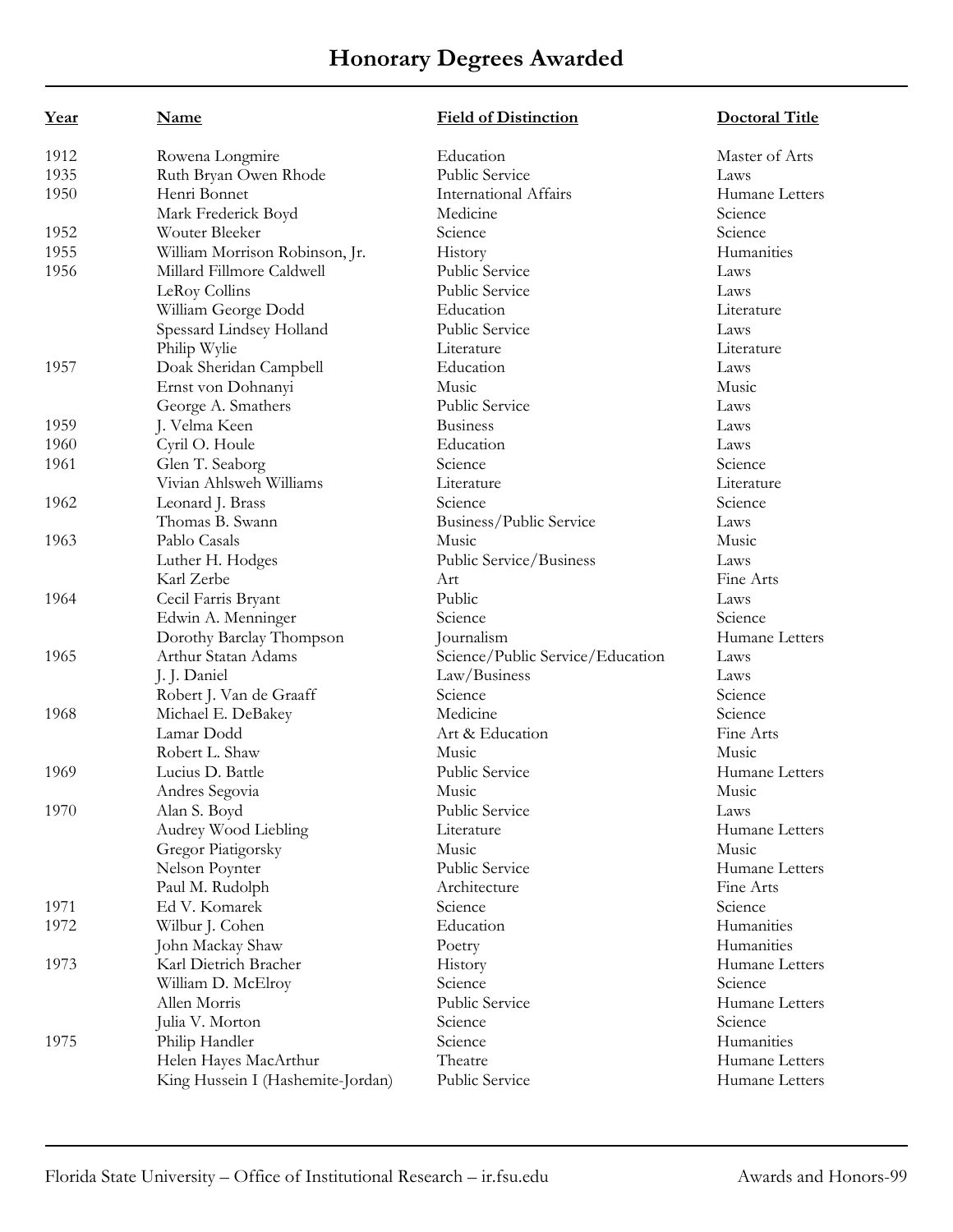| <u>Year</u> | Name                        | <b>Field of Distinction</b>  | <b>Doctoral Title</b>      |
|-------------|-----------------------------|------------------------------|----------------------------|
| 1976        | Chester H. Ferguson         | Education/Public Service     | Humane Letters             |
|             | Stephen C. O'Connell        | Education/Law                | Humane Letters             |
| 1977        | Mae Knight Clark            | Education                    | Humane Letters             |
|             | Lee Strasberg               | Theatre                      | Fine Arts                  |
|             | Herbert Spencer Zim         | Science/Education            | Science                    |
| 1978        | Lillian Gordy Carter        | Public Service               | Humane Letters             |
|             | Michael Butler Yeats        | <b>International Affairs</b> | Laws                       |
|             | William H. Werkmeister      | Philosophy                   | Humane Letters             |
| 1979        | Rev. Charles K. Steele, Sr. | Public Service               | Humane Letters             |
|             | William Styron              | Literature                   | Literature                 |
| 1980        | B. K. Roberts               | Public Service/Law           | Humane Letters             |
| 1981        | <b>Burt Reynolds</b>        | Theatre                      | Humane Letters             |
| 1982        | Roger L. Stevens            | Theatre                      | Humane Letters             |
| 1983        | Ricardo De La Espriella     | Public Service               | Laws                       |
|             | Beth Walton Moor            | Public Service               | Humane Letters             |
|             | William C. Norris           | Business/Public Service      | Humane Letters             |
| 1984        | Rafael Caldera              | Public Service/Education     | Humane Letters             |
|             | John P. McGovern            | Medicine                     | Science                    |
| 1985        | Claude Pepper               | Public Service               | Humane Letters             |
| 1986        | Don Fuqua                   | Public Service/Science       | Science                    |
|             | Daisy Parker Flory          | Public Service               | Humane Letters             |
|             | Joseph Papp                 | Theatre                      | Humane Letters             |
| 1988        | Reubin Askew                | Public Service               | Humane Letters             |
|             | Toshiaki Ogasawara          | Public Service               | Humane Letters             |
| 1989        | George Langford             | Business/Public Service      | Humane Letters             |
|             | G. William Miller           | Finance/Public Service       | Humane Letters             |
| 1990        | D. Burke Kibler             | Business/Public Service      | Humane Letters             |
| 1991        | Gunther Schuller            | Music                        | Music                      |
|             | Gus A. Stavros              | Business/Public Service      | Humane Letters             |
|             | Robert Edward Turner, III   | Business/Public Service      | Humane Letters             |
|             | Marguerite Neel Williams    | Public Service               | Humane Letters             |
|             | Ada Belle Winthrop-King     | Modern Languages             | Humane Letters             |
| 1992        | Louise Ireland Humphrey     | Public Service               | Humane Letters             |
|             | Oscar Arias Sanchez         | Public Service               | Humane Letters             |
| 1993        | Walter Lanier "Red" Barber  | Public Broadcasting          | Humane Letters             |
|             | D. Allan Bromley            | Public Service               | Science                    |
| 1994        | Betty Mae Jumper            | Public Service               | Humane Letters             |
|             | Simon Ostrach               | Space Science/Engineering    | <b>Engineering Science</b> |
|             | Rosa L. Parks               | Civil Rights                 | Humane Letters             |
| 1995        | C. DuBose Ausley            | Public Service               | Humane Letters             |
| 1996        | William R. Mote             | Marine Science               | Science                    |
|             | Sir James Lighthill         | Mathematics                  | Science                    |
| 1997        | Russell V. Ewald            | Public Service               | Humane Letters             |
|             | Louis J. Hector             | Public Service               | Humane Letters             |
|             | Ben Weider                  | Public Service               | Humane Letters             |
|             | James M. Moran              | <b>Business</b>              | Humane Letters             |
|             | Richard W. Ervin            | Public Service               | Laws                       |
|             | Charles B. Reed             | Education                    | Humane Letters             |
| 1998        | Rod M. Brim, Sr.            | <b>Business</b>              | Humane Letters             |
|             | John Paul Stevens           | U. S. Supreme Court          | Laws                       |
|             | Godfrey Smith               | <b>Business</b>              | Humane Letters             |
|             |                             |                              |                            |